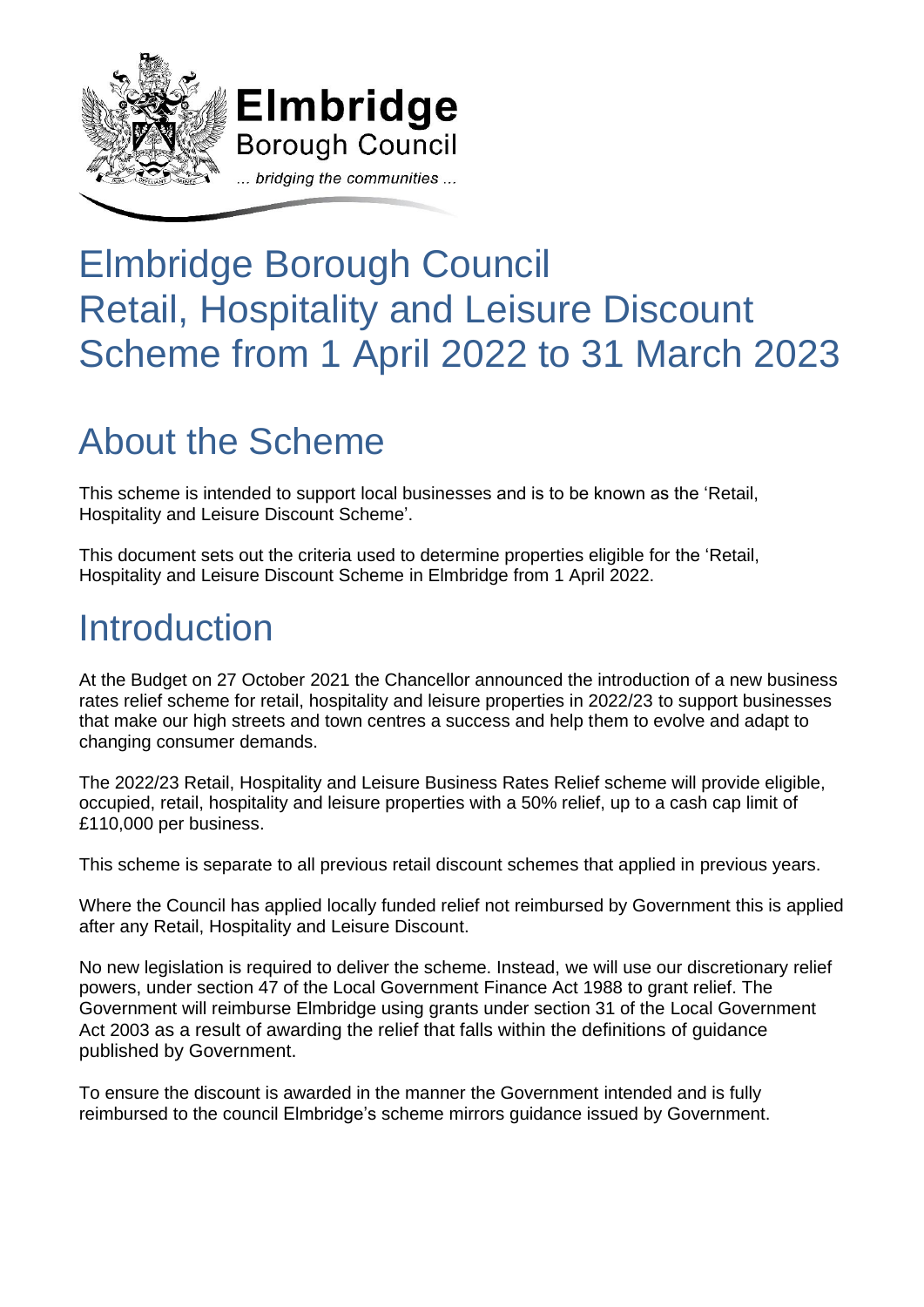## Which properties will benefit from relief?

Properties that will benefit from the relief in 2022/23 will be occupied hereditaments, where the ratepayer has not refused the relief, which meet all of the following conditions for the chargeable day:

They are wholly or mainly being used:

- a. as shops, restaurants, cafes, drinking establishments, cinemas and live music venues,
- b. for assembly and leisure; or
- c. as hotels, guest & boarding premises and self-catering accommodation.

The government and the council consider shops, restaurants, cafes, drinking establishments, cinemas and live music venues to mean:

i. Hereditaments that are being used for the sale of goods to visiting members of the public:

- Shops (such as: florists, bakers, butchers, grocers, greengrocers, newsagents, stationers, off licences, chemists, jewellers, hardware stores, supermarkets, etc)
- Charity shops
- Opticians
- Post offices
- Furnishing shops/ display rooms (such as: carpet shops, double glazing, garage doors)
- Car/ caravan show rooms
- Second hand car lots
- Markets
- Petrol stations
- Garden centres
- Art galleries (where art is for sale/hire)

ii. Hereditaments that are being used for the provision of the following services to visiting members of the public:

- Hair and beauty services (such as: hairdressers, nail bars, beauty salons, tanning shops, etc)
- Shoe repairs/ key cutting
- Travel agents
- Ticket offices e.g. for theatre
- Dry cleaners
- Launderettes
- PC/ TV/ domestic appliance repair
- Funeral directors
- Photo processing
- Tool hire
- Car hire

iii. Hereditaments that are being used for the sale of food and/or drink to visiting members of the public:

- Restaurants
- Takeaways
- Sandwich shops
- Coffee shops
- Pubs
- Bars

iv. Hereditaments which are being used as cinemas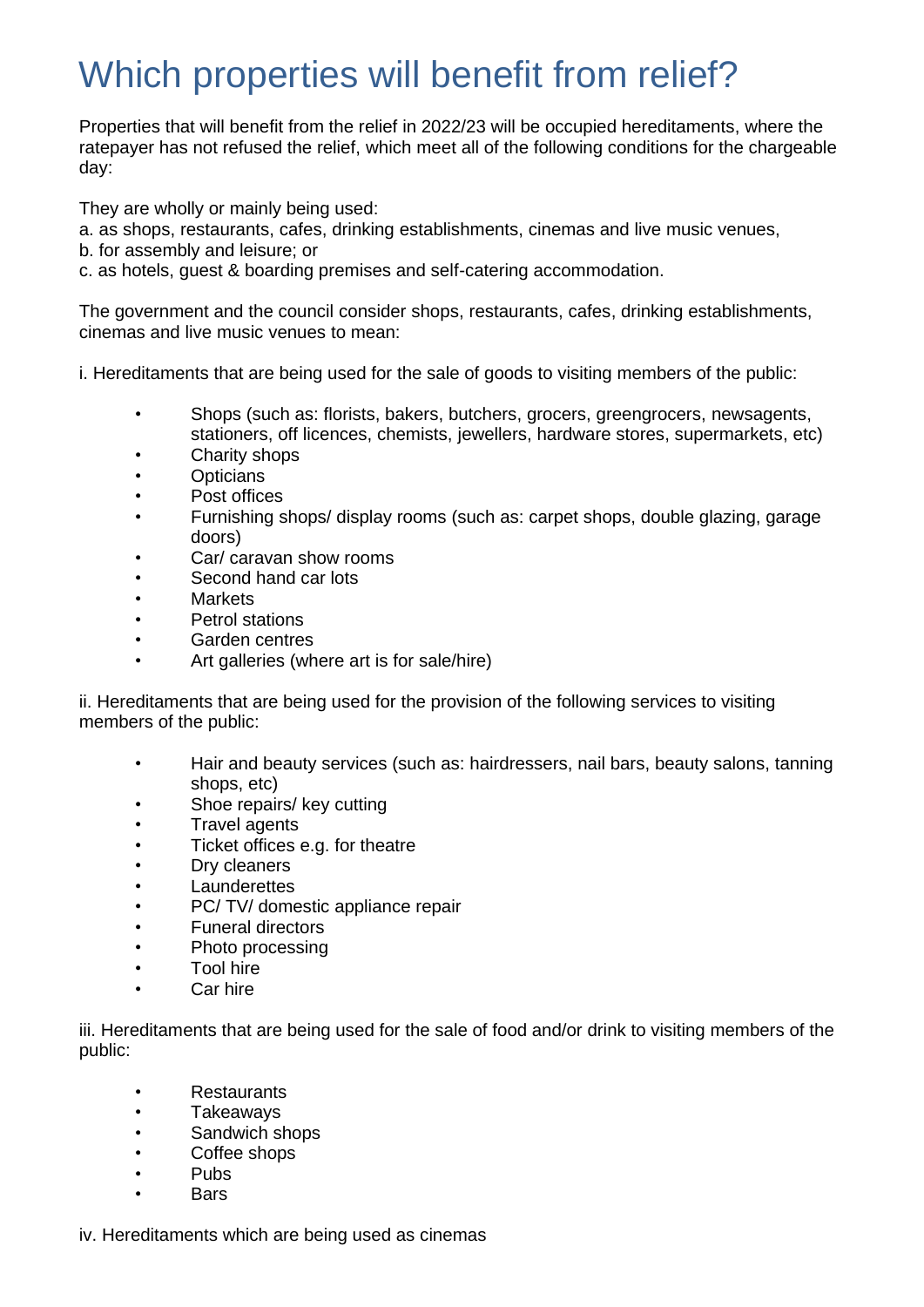- v. Hereditaments that are being used as live music venues:
	- Live music venues are hereditaments wholly or mainly used for the performance of live music for the purpose of entertaining an audience. Hereditaments cannot be considered a live music venue for the purpose of business rates relief where a venue is wholly or mainly used as a nightclub or a theatre, for the purposes of the Town and Country Planning (Use Classes) Order 1987 (as amended).
	- Hereditaments can be a live music venue even if used for other activities, but only if those other activities (i) are merely ancillary or incidental to the performance of live music (e.g. the sale/supply of alcohol to audience members) or (ii) do not affect the fact that the primary activity for the premises is the performance of live music (e.g. because those other activities are insufficiently regular or frequent, such as a polling station or a fortnightly community event).
	- There may be circumstances in which it is difficult to tell whether an activity is a performance of live music or, instead, the playing of recorded music. Although we would expect this would be clear in most circumstances, guidance on this may be found in Chapter 16 of the statutory guidance issued in April 2018 under section 182 of the Licensing Act 2003

We consider assembly and leisure to mean:

i. Hereditaments that are being used for the provision of sport, leisure and facilities to visiting members of the public (including for the viewing of such activities).

- Sports grounds and clubs
- Museums and art galleries
- Nightclubs
- Sport and leisure facilities
- Stately homes and historic houses
- Theatres
- Tourist attractions
- Gyms
- Wellness centres, spas, massage parlours
- Casinos, gambling clubs and bingo halls

ii. Hereditaments that are being used for the assembly of visiting members of the public.

- Public halls
- Clubhouses, clubs and institutions

We consider hotels, quest & boarding premises and self-catering accommodation to mean:

i. Hereditaments where the non-domestic part is being used for the provision of living accommodation as a business:

- Hotels, Guest and Boarding Houses
- Holiday homes
- Caravan parks and sites

To qualify for the discount the hereditament should be wholly or mainly being used for the above qualifying purposes. In a similar way to other reliefs (such as charity relief), this is a test on use rather than occupation. Therefore, hereditaments which are occupied but not wholly or mainly used for the qualifying purpose will not qualify for the relief.

The list set out above is not intended to be exhaustive as it would be impossible to list the many and varied uses that exist within the qualifying purposes. There will also be mixed uses.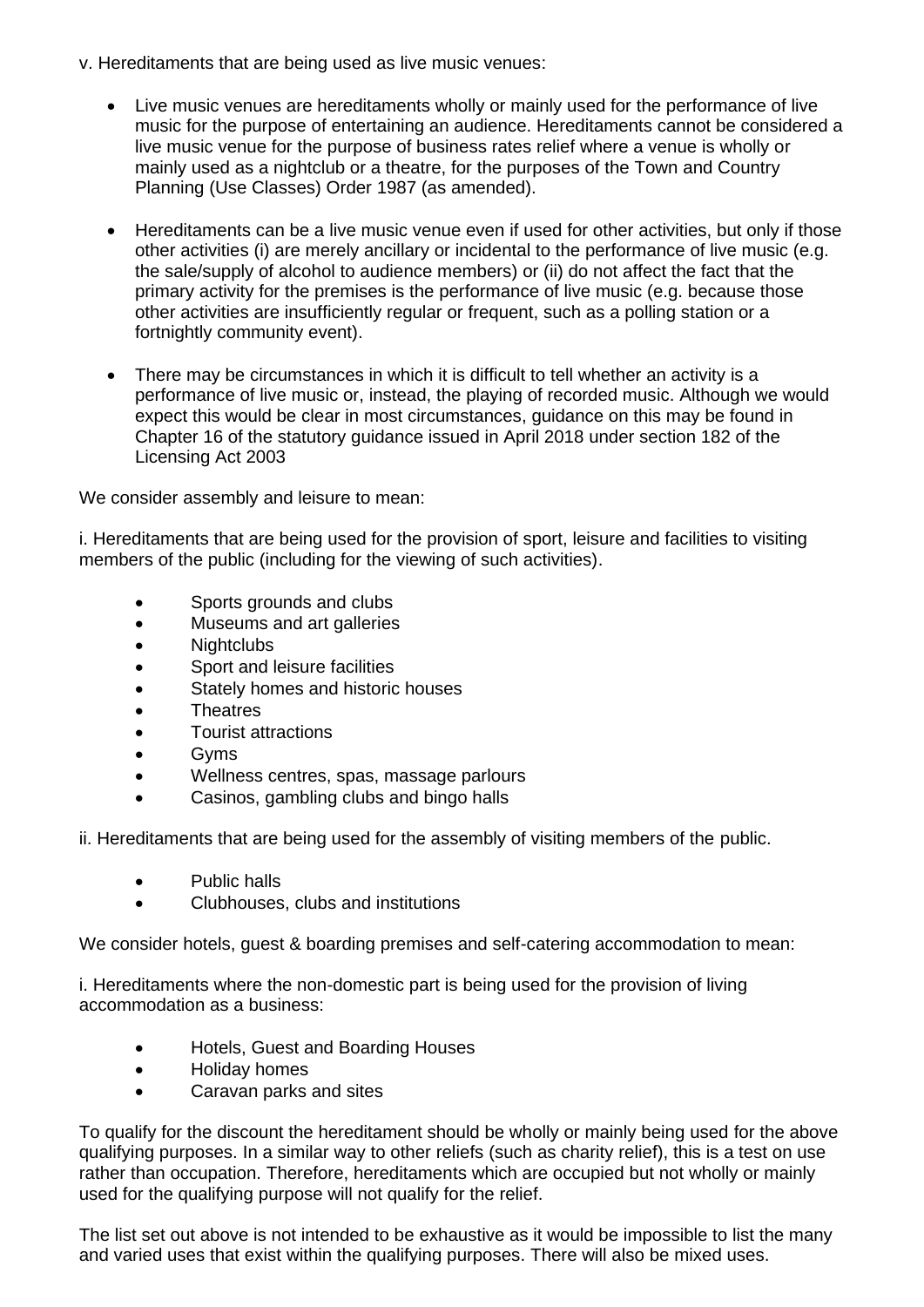However, it is intended to be a guide and mirrors the types of uses that Government considers for this purpose to be eligible for relief. The council will determine whether particular properties not listed are broadly similar in nature to those above and, if so, consider them eligible for the relief. Conversely, properties that are not broadly similar in nature to those listed above will not be eligible for the relief.

The list below sets out the types of uses that the Government and the council does not consider to be an eligible use for the purpose of this discount. Again, the council will determine whether particular properties are broadly similar in nature to those below and, if so, to consider them not eligible for this relief.

i. Hereditaments that are being used for the provision of the following services to visiting members of the public:

- Financial services (e.g. banks, building societies, cash points, bureaux de change, short-term loan providers, betting shops)
- Medical services (e.g. vets, dentists, doctors, osteopaths, chiropractors)
- Professional services (e.g. solicitors, accountants, insurance agents/ financial advisers, employment agencies, estate agents, letting agents)
- Post office sorting offices

ii. Hereditaments that are not reasonably accessible to visiting members of the public

In line with the legal restrictions in section 47(8A) of the Local Government Finance Act 1988, Elmbridge cannot grant the discount to ourselves, a precepting authority (e.g. Surrey County Council), or a functional body, within the meaning of the Greater London Authority Act 1999

### How much relief will be available?

Subject to the £110,000 cash cap per business, the total amount of government-funded relief available for each property in 2022/23 under this scheme is 50% of the chargeable (billed) amount, after mandatory reliefs and other discretionary reliefs funded by section 31 grants have been applied, excluding those where the council has used its discretionary relief powers introduced by the Localism Act 2011 which are not funded by section 31 grants.

Subject to the cash cap, the eligibility for the discount and the discount itself will be assessed and calculated on a daily basis. The following formula is used to determine the amount of relief to be granted for a chargeable day for a particular hereditament in the financial year 2022/23:

Amount of relief to be granted  $=$  V x 0.5 where:

V is the daily charge for the hereditament for the chargeable day after the application of any mandatory relief and any other discretionary reliefs, excluding those where the council has used its discretionary relief powers introduced by the Localism Act 2011 which are not funded by section 31 grants.

This will be calculated ignoring any prior year adjustments in liabilities which fall to be liable on the day.

All awards are for a fixed period up to 31 March 2023 whilst the eligibility conditions are met.

Ratepayers that occupy more than one property will be entitled to relief for each of their eligible properties up to the maximum £110,000 cash cap, per business.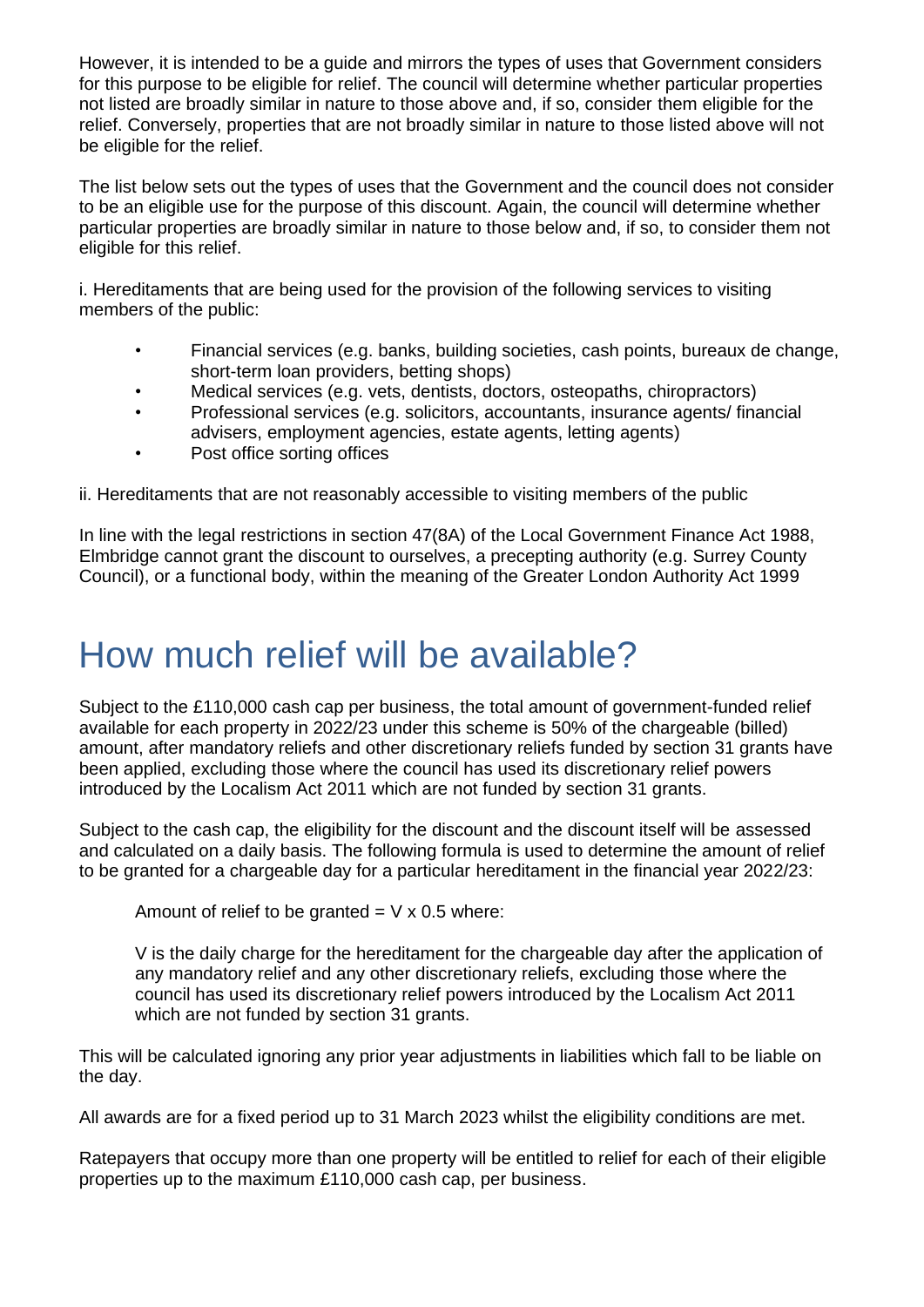### The cash cap and subsidy control

#### The Cash cap

Under the cash cap, no ratepayer can in any circumstances exceed the £110,000 cash cap across all of their hereditaments in England.

Where a ratepayer has a qualifying connection with another ratepayer then those ratepayers will be considered as one ratepayer for the purposes of the cash cap. A ratepayer shall be treated as having a qualifying connection with another:

a. where both ratepayers are companies, and

- i. one is a subsidiary of the other, or
- ii. both are subsidiaries of the same company; or

b. where only one ratepayer is a company, the other ratepayer (the "second ratepayer") has such an interest in that company as would, if the second ratepayer were a company, result in its being the holding company of the other.

In cases where it is clear that the ratepayer is likely to breach the cash cap then Elmbridge may automatically withhold the discount. Otherwise, Elmbridge may include the discount in bills and ask the ratepayer, on a self-assessment basis, to inform the authority if they are in breach of the cash cap.

#### Subsidy control

The Retail Hospitality and Leisure discount scheme is likely to amount to subsidy. Any relief provided under this scheme will need to comply with the UK's domestic and international subsidy control obligations ( See the BEIS guidance: [https://www.gov.uk/government/publications/complying-with-the-uks-international](https://www.gov.uk/government/publications/complying-with-the-uks-international-obligations-on-subsidy-control-guidance-for-public-authorities/technical-guidance-on-the-uks-international-subsidy-control-commitments)[obligations-on-subsidy-control-guidance-for-public-authorities/technical-guidance-on-the](https://www.gov.uk/government/publications/complying-with-the-uks-international-obligations-on-subsidy-control-guidance-for-public-authorities/technical-guidance-on-the-uks-international-subsidy-control-commitments)[uks-international-subsidy-control-commitments](https://www.gov.uk/government/publications/complying-with-the-uks-international-obligations-on-subsidy-control-guidance-for-public-authorities/technical-guidance-on-the-uks-international-subsidy-control-commitments) )

The Small Amounts of Financial Assistance Allowance, Article 364 of the TCA allows an economic actor (e.g. a holding company and its subsidiaries) to receive up to 325,000 Special Drawing Rights (£343,000 as at 9 December 2021) in a three-year period (consisting of the 2022/23 year and the two previous financial years). Expanded Retail Discount granted in either 2020/21 or 2021/22 does not count towards the £343,000 allowance but all business support grants made by the council during the pandemic (throughout the 3 years) and any other subsidies claimed under the Small Amounts of Financial Assistance limit should be counted.

In cases where it is clear that the ratepayer is likely to breach the Small Amounts of Financial Assistance limit then Elmbridge may automatically withhold the discount. Otherwise, Elmbridge will include the discount in bills and ask the ratepayer, on a selfassessment basis, to inform the authority if they are in breach of the Small Amounts of Financial Assistance limit.

Therefore, to claim the Retail, Hospitality and Leisure discount the ratepayer must not have exceeded either the £110,000 cash cap for 2022/23 or the Small Amounts of Financial Assistance limit of £343,000 over 3 years (including 2022/23).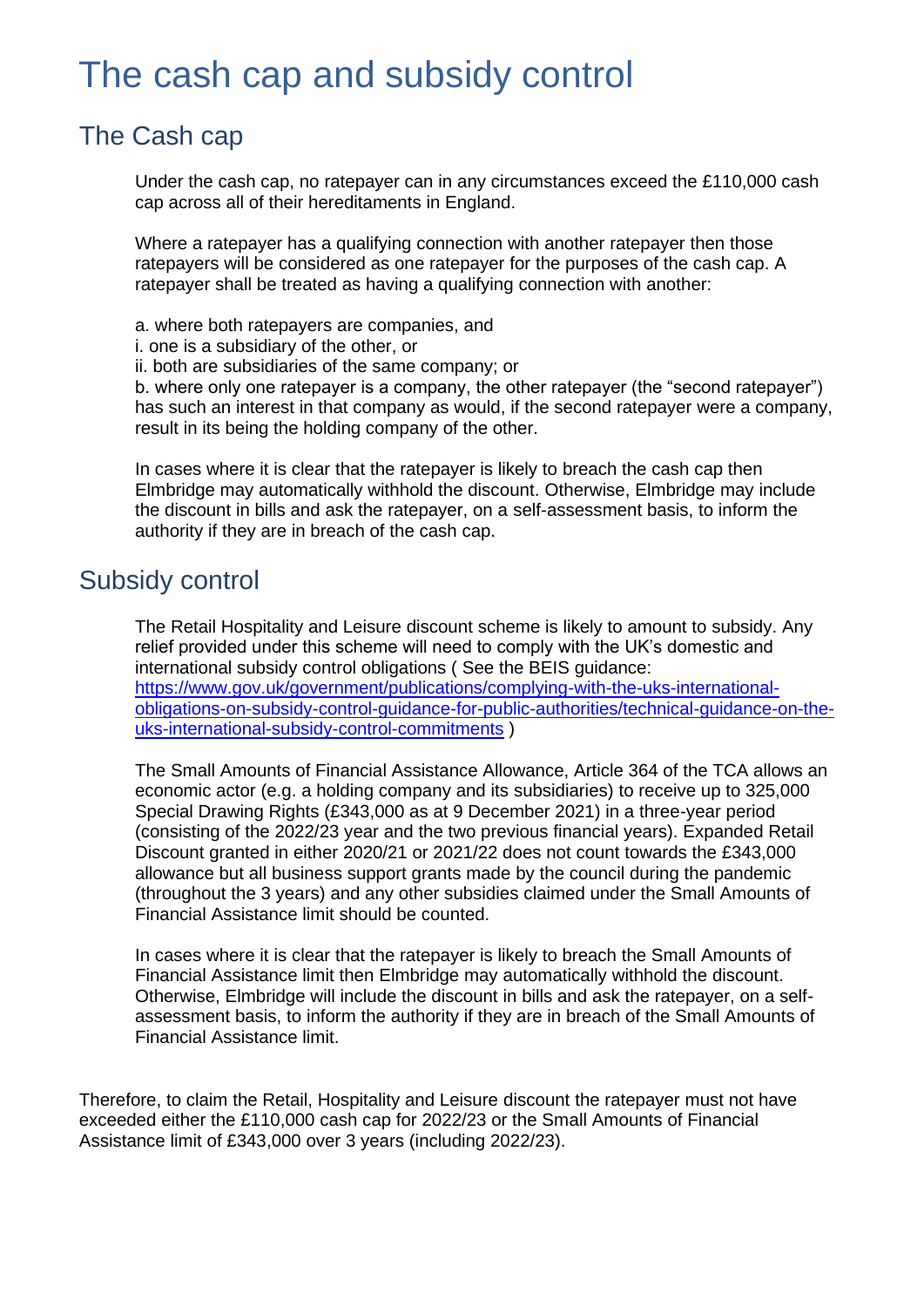## Refusing the relief

The ratepayer may notify us of their refusal of the discount for each eligible property at any time up to 30 April 2023.

Once refused, the ratepayer cannot withdraw their refusal for either all or part of the discount period.

For the purposes of section 47 of the Local Government Finance Act 1988, where the ratepayer has refused the relief on a property then that property is outside of the scheme and outside of the scope of the decision of which properties qualify for the discount and are therefore ineligible for the relief.

## Fraud and change of circumstances

Any change in circumstances that would affect the discount, including exceeding the cash cap or subsidy limits, must be informed to the council within 28 days. Where this is not complied with the council reserves the right to cancel all relief granted and refuse any further application for local relief(s).

The government and Elmbridge Borough Council will not tolerate any business falsifying their records or providing false evidence to gain this discount, including claiming support above the cash cap. A ratepayer who falsely applies for any relief, or provides false information or makes false representation in order to gain relief may be guilty of fraud under the Fraud Act 2006.

Any relief found to have been awarded in error will be removed.

### Splits, mergers, recalculations and changes to existing hereditaments

The relief will be applied on a day to day basis using the formula set out above. A new hereditament created as a result of a split or merger during the financial year, or where there is a change of use, will be considered afresh for the relief on that day.

The amount of relief awarded will be recalculated in the event of a change of circumstances. This could include, for example, a backdated change to the rateable value or the hereditament. This change of circumstances could arise during the year in question or during a later year.

All Retail, Hospitality and Leisure discount decisions are conditional upon the eligibility criteria. If a change in circumstances renders a property ineligible, the relevant bill(s) will be amended from the change of circumstances date to reflect the loss of the relief. This includes where a change in rateable value is backdated.

## Delegated Authority to Award Relief

Delegated to Head of Finance or any officer delegated by the Head of Finance, with appeals to Section 151 Officer, Strategic Director and Deputy Chief Executive.